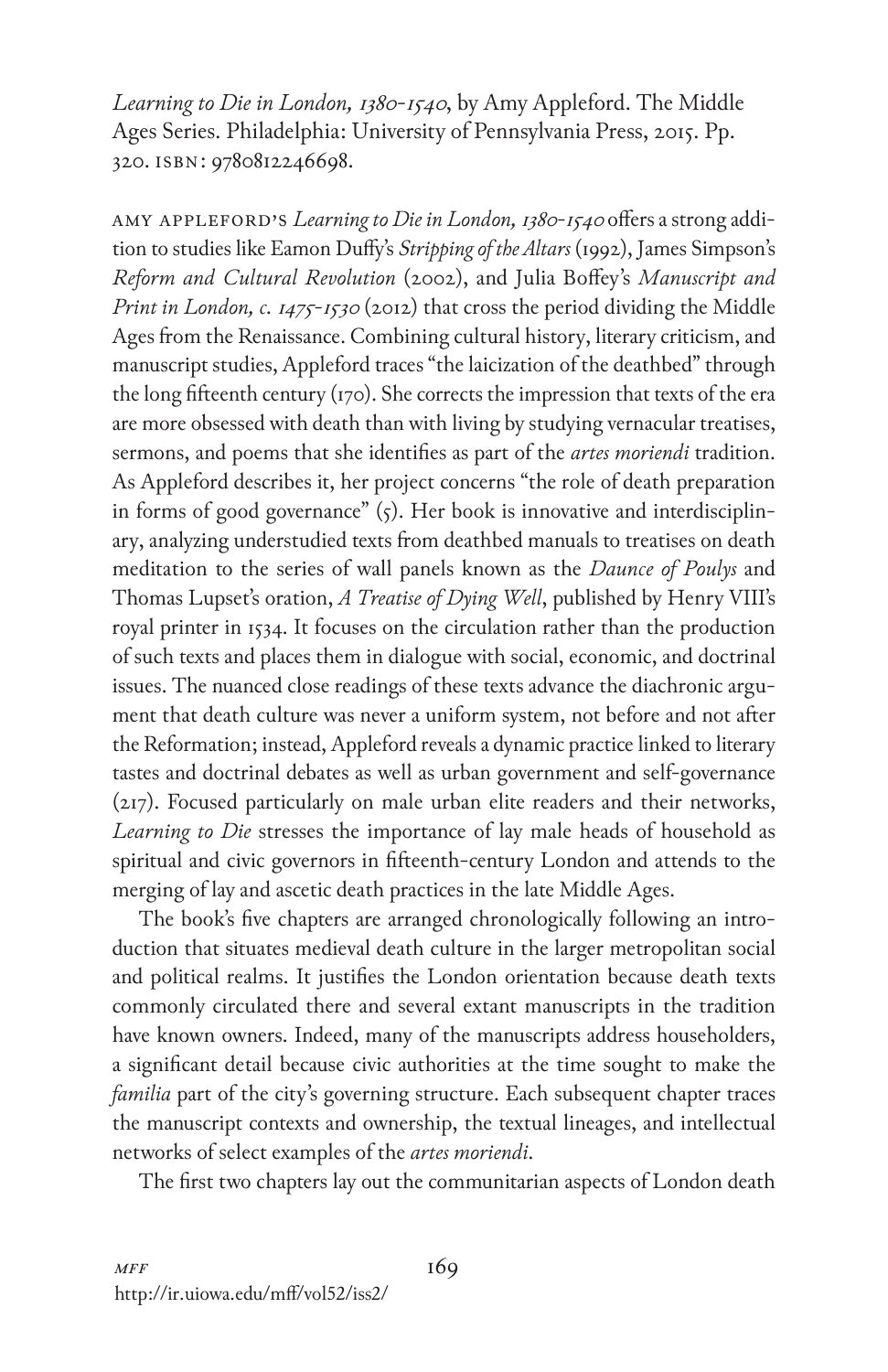culture. Chapter 1 concentrates on lay households via the text known as the *Visitation of the Sick* and extant in multiple versions. In a signature move, Appleford carefully distinguishes between the two main versions to tease out intended readership and deathbed pragmatics. In particular, she shows that *Visitation* A was probably composed around 1380 and produced for priests, while *Visitation* E appears regularly in early fifteenth-century vernacular books addressing the laity. This close attention yields important distinctions: whereas in *Visitation* A, the priest represents the dying before God, in *Visitation* E, the *paterfamilias* takes over that role. Appleford situates *Visitation* E in manuscripts with Wycliffite materials and in less radical household compilations, fascinatingly connecting these vernacular death manuals to the broader fifteenthcentury trend toward multiplying jurisdictions. Chapter 2, "Dying Generations: *The Dance of Death*," connects both written and visual texts associated with the *Dance of Death* to specific London institutions and argues that this death discourse reinforces mercantile efforts to govern by policy rather than force. The chapter reanimates the lost space of St. Paul's Churchyard and its famous mural the *Daunce of Poulys* via analysis of John Lydgate's poem that provides the basis for the painting.

Chapter 3 offers a counter-discourse to the communitarian death pragmatics by tracing an ascetic strand in lay treatises that advise readers to withdraw from society. It discusses early fifteenth-century texts that adapt practices associated with Carthusians to lay life. These texts include *Pety Job*, *Learn to Die*, and *Twelve Profits of Tribulation*. Appleford focuses particularly on Oxford, Bodleian Library MS Douce 322, which preserves all three and was first owned by William Baron, a wealthy Westminster bureaucrat, who left it to his granddaughter Parnel Wrattisley, a Dominican nun. The chapter concludes by analyzing Hoccleve's *Series* to suggest that books like the Douce manuscript reveal that a shift toward an interiorized understanding of the *ars moriendi* occurred early in the century before the Reformation.

The final two chapters move into the sixteenth century and the Protestant Reformation. Chapter 4, "Wounded Texts and Worried Readers," examines the only long text in Douce 322 not discussed in Chapter 3, *The Book of the Craft of Dying*, which derives ultimately from Jean Gerson's pastoral treatise *Opusculum tripartitum* (1405-1414) and circulated almost exclusively in late fifteenth- and early sixteenth-century London manuscripts. Appleford characterizes the *Craft of Dying* as anxious, that is, "shot through with worry about its readers' ability to manage their own or each others' deaths and ensure the salvation of souls" (154). Following evidence of three owners of *Craft of Dying* texts, Appleford paints a